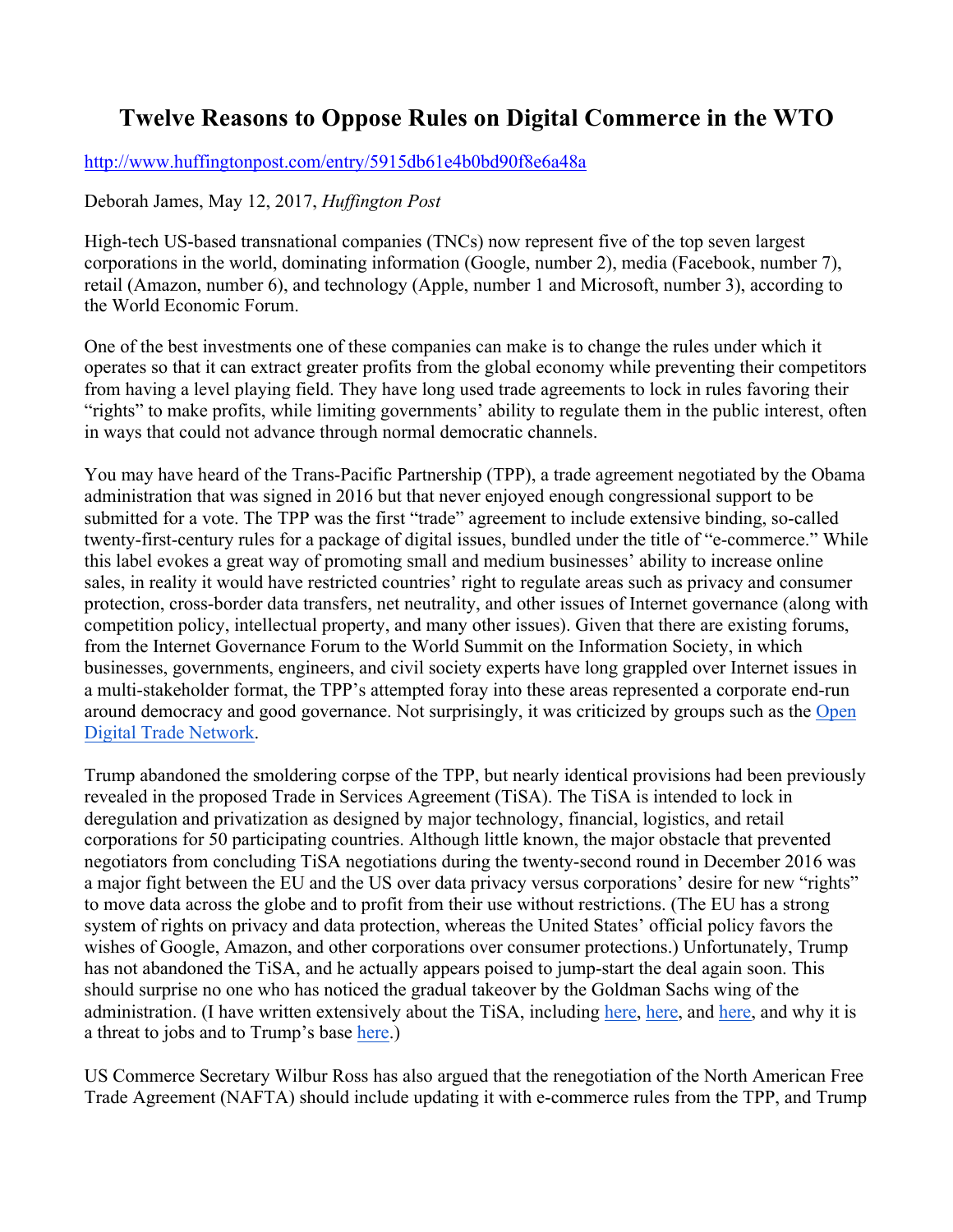himself has mentioned the desire to "knock down barriers to trade" for giant technology companies that are increasingly bending his ear.

As it turns out, the corporations behind the push for e-commerce rules are forum shopping, and have brought their wish list to the Organization for Economic Cooperation and Development, which has published policy guidance on a variety of related issues; and to the G20, which just released its Digital Economy Ministerial Declaration [PDF]. However, agreements among members of these institutions are not binding on governments. To obtain enforceable e-commerce rules, corporations are going to the World Trade Organization (WTO). Since July 2016, e-commerce has been the top issue pushed by developed countries in WTO negotiations. If discussions lead to a mandate for negotiations, the new rules would subject citizens of the WTO's 164 member countries to their far-reaching globe-altering, job-smashing, and potentially development-preventing implications.

Developing countries, which make up the great majority of WTO members, have, since its inception in 1995 demanded a series of changes to existing WTO rules as they realized existing WTO rules were antithetical to their development. A series of 100 proposals (mostly to remove rules from the WTO that constrain the use of development strategies) were folded into the Doha Round, (which was then dubbed the Doha Development Agenda in an effort to convince developing countries that this round of talks would focus on helping them use trade for development). Most egregious and in need of transformation, are agriculture rules, which allow rich countries to subsidize producers and to export subsidized products to the detriment of developing country farmers, who are not allowed to receive government subsidies even for domestic production.

Unfortunately, since then developing countries' proposals have rarely been discussed, while rich countries have imposed a different agenda of increased liberalization, more corporate rights, and limiting opportunities for countries to use the same policies that rich countries used to develop.

Industrialized countries now face crises because of the negative impacts of 20 years of job-killing trade agreements. Yet their trade negotiators push ahead to entrench a set of rules that go far beyond online retail sales, and that must be understood as an effort to shape the entire digitized economy of the future to corporations' benefit.

Nearly a dozen proposals have circulated in the WTO, many with overlapping provisions, designed around a borderless, digitized global economy in which major financial, technology, logistics, and other corporations can move labor, capital, inputs, and data seamlessly across time and space without restriction, opening new markets while limiting obligations on corporations to ensure that workers, communities, or countries benefit from their activities.

Proponents disguise their proposals in the Trojan Horse of being necessary to "unleash development though the power of small- and medium-sized enterprises (SMEs) using e-commerce." Of course, ecommerce can be a force for job-creation and development, and certainly has the power to expand innovation, increase consumer choice, connect remote producers and consumers, and increase global connectedness. But this is not the same as having binding global rules written by Google for its benefit.

I recently attended a forum on e-commerce of the UN Conference on Trade and Development (UNCTAD) that was well attended by corporate representatives masquerading as development experts. "E-commerce" — as in getting more citizens online, or facilitating rural Bangladeshi women selling homemade products directly to UK consumers — was not only held up as a silver bullet to solve every development challenge under the sun, but was also conflated with binding rules in the WTO on 'e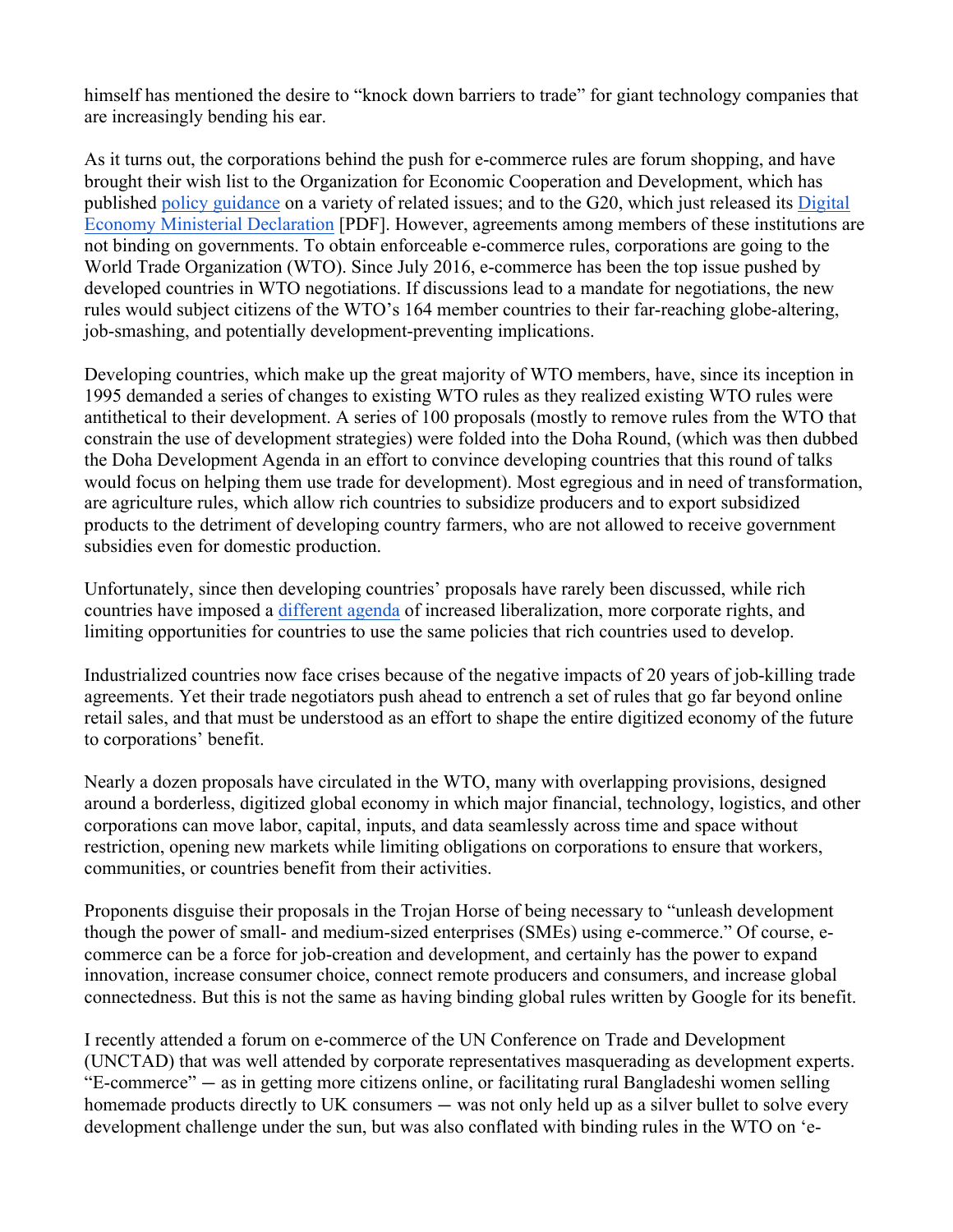commerce' which include allowing foreign TNCs unrestricted access to domestic markets according to their own rules. But SMEs are the least likely to be able to compete with giant TNCs, which enjoy the benefits of scale, historic subsidies, technological advances, strong state-sponsored infrastructure, and a system of trade rules written by their lawyers. E-commerce in the WTO is a bait and switch.

For those concerned about jobs, decent work, our shared environment, development, inequality, and the public interest, here are 12 reasons to oppose new negotiations on "e-commerce" rules in the  $WTO<sup>1</sup>$ 

**1. Talks on e-commerce are pushing aside a development agenda that could dramatically reduce poverty**. Millions of impoverished people, including farmers, could see their lives improve if changes were made to the existing rules on agriculture in the WTO, which I have written about here and here. The global Our World Is Not for Sale (OWINFS) network has long promoted a turnaround agenda (endorsed by hundreds of civil society groups) through a range of similar demands. But this agenda has received scant attention while all eyes focus on e-commerce" in the WTO this year. In fact, developed countries are likely to require starting "e-commerce negotiations as "payment" for developed countries to agree to deliver on the promises that they have failed to fulfill since 2001 — when the so-called Development Round was launched.

**2. E-commerce proposals are premature rule-making**. US companies seek to rewrite the global rulebook to lock in their current dominance in the field. Despite near-total supremacy in high tech, they want to undermine China's resurgence as a global player, as it invests billions to develop high tech sectors under its "Made in China 2025" plan. US corporations also seek to lock out other potential future competitors. Thus all 164 WTO members are being pushed to negotiate on issues before most of them have much understanding of potential consequences. Developing countries generally lack experience with many of the technologies being discussed, so they do not know what is the "best practice" with regard to a wide range of activities. Even the World Bank's "World Development Report 2016: Digital Dividends<sup>"2</sup> noted that development benefits from digital technologies have lagged behind their rapid spread, and that few developing countries count on the requisite broadband access and other infrastructure, regulatory frameworks, human capital, and accountable institutions to reap the benefits. Recent UNCTAD reports show that a majority of developing countries do not have an adequate legal structure regarding digital trade, Internet governance, or cyber-security. Even US and EU rules on many of these issues have yet to mature. The benefits of digitalization could be immense for all, but not if the rules are tilted in favor of the powerful. That is why the WTO's Africa Group opposed establishing a mandate on e-commerce rules  $3$  in October. It is lunacy, from a development standpoint, to create binding, sanctionable international legal treaties on newly emerging and incredibly dynamic areas of the technological transformation economy.

**3. The "e-commerce" proposals would decimate jobs**. Technologies driving the "fourth industrial revolution" intend to disrupt labor markets, as flexibility is key to "innovation." Well-paying jobs with benefits are being replaced by casual labor lacking in social protection or stability. Companies are transferring market risk onto the individual contractor or "independent worker," who is not only paid less, but who lacks employment benefits such as sick leave, health care insurance, and retirement

<sup>&</sup>lt;sup>1</sup> For the sake of simplicity, provisions repeated in many proposals are referred to here without identifying the multiple country sponsors of each provision or proposal. It should be noted that several developing economies have joined the papers of developed countries, e.g., the EU, but without any development provisions appearing to have been incorporated into those proposals.

<sup>2</sup> World Bank. 2016. "World Development Report 2016: Digital Dividends." Washington, DC.

<sup>3</sup> Third World Network. 2016. "Africa Group's Deadly Blow to E-com Thematic or Negotiating Issues Talks." *SUNS* 8337. http://www.twn.my/title2/wto.info/2016/ti161021.htm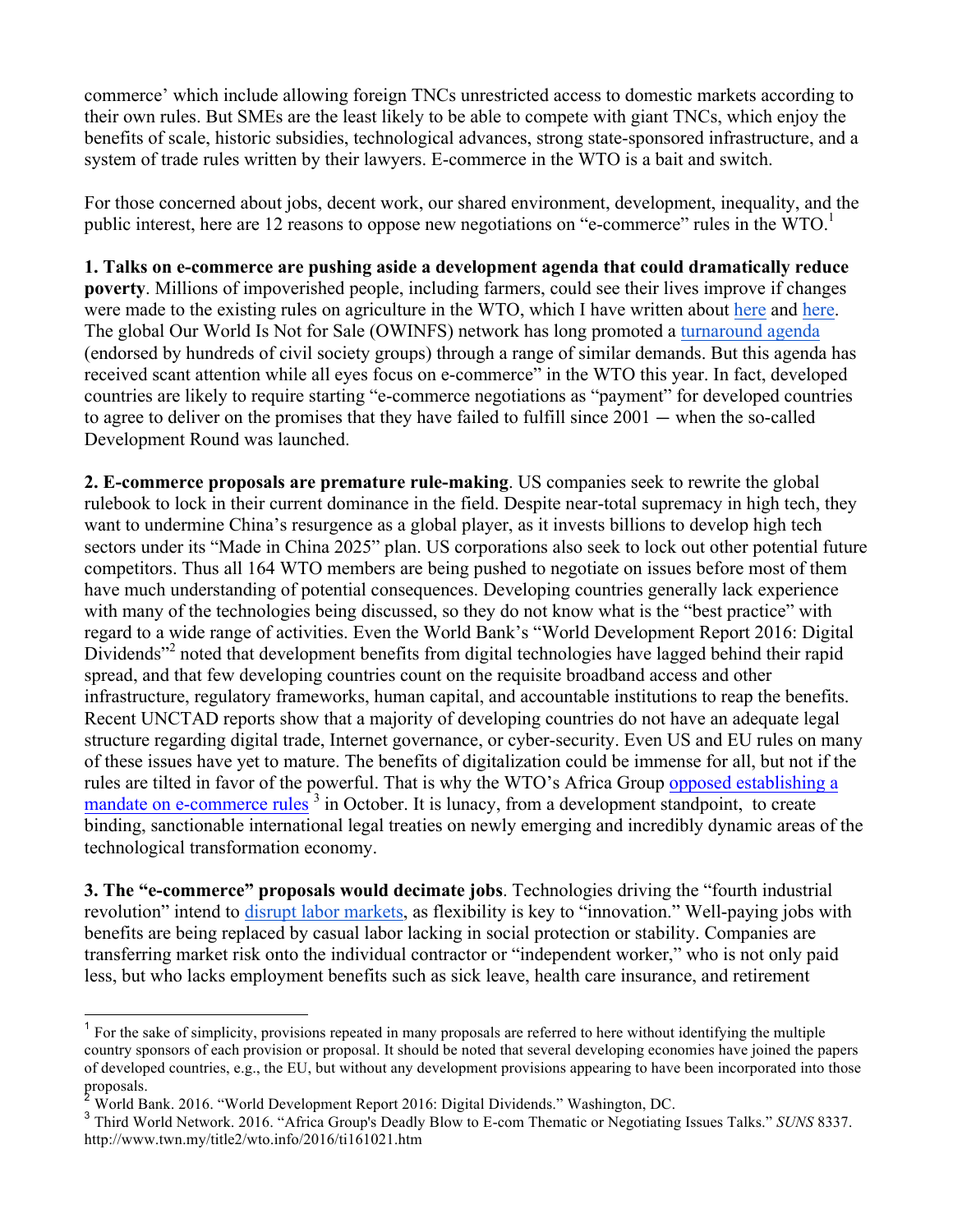contributions ― not to mention job stability. Often, as in the case of Uber, the company's efforts to establish market dominance are at direct odds with workers' ability to increase their pay. And while the danger to jobs from robots is exaggerated, many jobs will be replaced through automation. A 2016 World Bank Development Report estimated that a full 47 percent of jobs in the United States are at risk of automation, 65 percent of jobs in Argentina, 77 percent of jobs in China, and a whopping 85 percent in Ethiopia. A recent UBS Group report noted that developing countries "will face the threat of the Fourth Industrial Revolution compromising low-skilled jobs via extreme automation, but may not have the technological ability to enjoy the relative gains that could be re-distributed via extreme connectivity." The e-commerce proposals don't create this change, but would accelerate its pace and make it more difficult for governments to mitigate the negative impacts. Rather than consolidating market access rights for TNCs to intensify this disruption, as the e-commerce proposals would do, countries should be able to utilize a range of policy tools to promote good jobs, social protections, and ― particularly in developing countries ― the structural transformation of their economies.

**4. The e-commerce proposals would exacerbate inequality between countries**. In Sub-Saharan Africa, 62.5 percent of the population lacks access to electricity; 87 percent lacks access to the Internet; and the majority do not have postal delivery to their home address. Poor countries have been clear that their concerns include increased access to energy, Internet, and other information and communication technologies (ICT) to close the digital divide; increased infrastructure for logistics, including transportation and postal systems; legal and regulatory frameworks; access to finance; and capacity building in technologies to help them prepare to benefit from e-commerce. But these issues are generally not reflected in the proposals of developed countries, put forward by the largest e-commerce TNCs. Developing countries' proposals, meanwhile, often result in nonbinding promises of future aid that is rarely delivered.<sup>4</sup> The fact that China is a major e-commerce player, via AliBaba, does little to mitigate the structural inequalities that would be entrenched between developed and developing countries. The ecommerce proposals would extend vast protectionism favoring companies based in developed countries, in the form of patents and copyrights for technologies and content, resulting in increased revenues transferred from the global South to corporations in the global North.

**5. E-commerce proposals in the WTO could make us less safe**. The EU's proposal on e-commerce at the WTO includes a ban on access to, or mandatory disclosure of, source code, for all WTO members. Governments, including the United States', often require source code to be published or disclosed so that vulnerability to hacking can be checked. This will become increasingly important as some estimates project that 50 billion devices will be connected to the Internet by 2020, including such "Internet of things" household devices as refrigerators and smart TVs (which were among the hundreds of thousands of devices utilized in massive hacks in 2014, and again in 2016). Hackability of medical devices, such as pacemakers, and of the electronic systems in cars, could pose serious health and safety risks. According to the US Department of Defense, which has preferred open source software (OSS) since 2002:

making source code available to the public significantly aids defenders and not just attackers. Continuous and broad peer-review, enabled by publicly available source code, improves software reliability and security through the identification and elimination of defects that might otherwise go unrecognized .… Conversely, when source code is hidden from the public, attackers can attack the software anyway.<sup>5</sup>

<sup>&</sup>lt;sup>4</sup> A proposal by the Friends of E-Commerce for Development will likely meet this fate while legitimizing negotiations in the WTO. See http://unctad.org/en/pages/newsdetails.aspx?OriginalVersionID=1477 and http://www.twn.my/title2/wto.info/2017/ti170501.htm.

 $\frac{1}{6}$  Chief Information Officer, US Department of Defense. DoD Open Source Software (OSS) FAQ. http://dodcio.defense.gov/Open-Source-Software-FAQ/.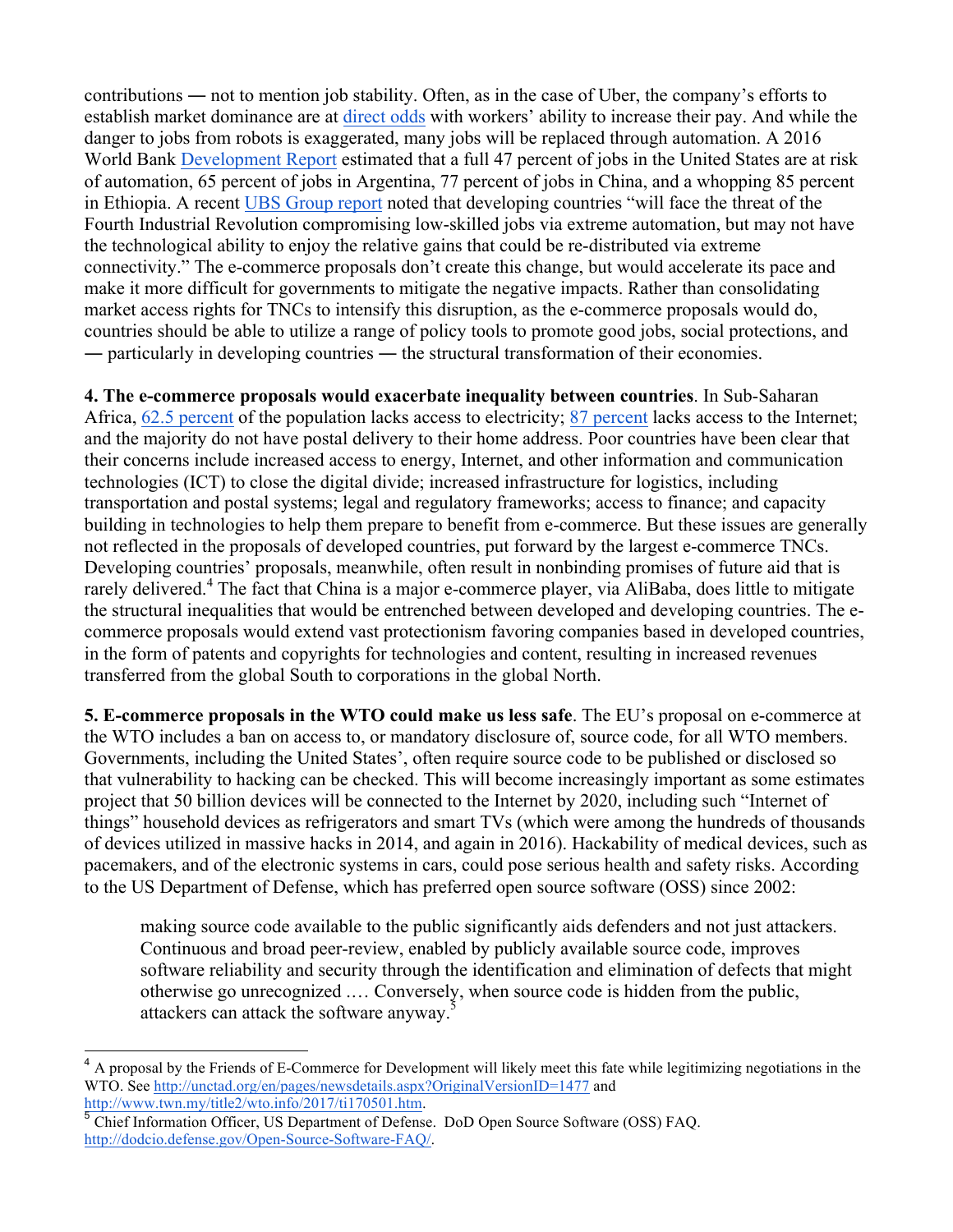As houses become "smart homes" and cities become "smart cities," the risk of secret, proprietary software becoming hacked puts us all at risk.

**6. E-commerce proposals would promote greater inequality by reducing real competition and promoting monopolistic and oligopolistic behavior**. "Is it Time to Break Up Google?" Jonathan Taplin wondered in The New York Times recently:

Google has an 88 percent market share in search advertising, Facebook (and its subsidiaries Instagram, WhatsApp and Messenger) owns 77 percent of mobile social traffic and Amazon has a 74 percent share in the e-book market. In classic economic terms, all three are monopolies.<sup>6</sup>

The control of information, media, and retail sales by these three firms is reaping unintended consequences for democracy, innovation, and the public interest. These TNCs are able to invest in new markets and operate at a loss for years in order to establish market dominance, as  $Uber<sup>7</sup>$  and Amazon $8$ are doing in India and many of the hundreds of markets in which they operate. President Trump's new pick for antitrust czar, Makan Delrahim, is extremely weak on antimonopoly regulation. Without strong anticompetitive legislation, companies are consolidating further across sectors through acquisition — "Google buying AdMob and DoubleClick, Facebook buying Instagram and WhatsApp, Amazon buying, to name just a few, Audible, Twitch, Zappos and Alexa," notes Taplin. In addition, if a country is concerned about anticompetitive behavior, its courts will often require that source code be disclosed. But there is no exception in the EU's e-commerce proposal for cases in which courts require that source code be revealed. Proposals also call for dominant players to be able to expand their ability to influence regulation of their operations under the guise of "transparency for stakeholders." How can SMEs hope to get established in a field where governments are restricted from enforcing anticompetitive behavior, and entrenched players are given a leg up in making the rules?

**7. E-commerce proposals threaten countries' futures by mandating the free transfer of their most precious natural resource: data**. Uber's most valuable asset is not cars or drivers, but its data on how people move around. Once a company dominates a field and is able to process raw data into intelligence, it can maintain its dominance to the exclusion of competitors, as The Economist argued in a recent article, "The world's most valuable resource is no longer oil, but data."<sup>9</sup> "Free" services like Google or Amazon cloud services are able to access more data than we can imagine, and can transform it into intelligence that can be sold or rented to other companies for more profit. Yet nearly all e-commerce proposals include a mandate to promote cross-border data transfers — which they cunningly refer to as the "free flow of data" — by banning restrictions on data localization (such as the US military uses, which insists that its data be maintained on US servers) and other rules. Why should developing countries give away this valuable resource for free? A digital industrialization strategy would include creating domestic or regional data centers, as countries from China to Sweden have created, and which then can become important hubs for jump-starting software industries, gaming industries, Internetrelated industries, and other data-based industries. As Parminder Jeet Singh has argued:

 <sup>6</sup> Taplin, Jonathan. 2017. "Is It Time to Break Up Google?" *The New York Times*. https://www.nytimes.com/2017/04/22/opinion/sunday/is-it-time-to-break-up-google.html?\_r=0

<sup>7</sup> Manjoo, Farhad. 2017. "Uber Wants to Rule the World. First It Must Conquer India." *The New York Times*. https://www.nytimes.com/2017/04/14/technology/uber-india.html<br>
<sup>8</sup> Please https://www.nytimes.com/2017/04/14/technology/uber-india.html

<sup>8</sup> Bloomberg. 2016. "Amazon to Spend \$5 Billion to Dominate India E-Commerce."

<sup>&</sup>lt;sup>9</sup> *The Economist.* 2017. "The World's Most Valuable Resource Is No Longer Oil, but Data: The Data Economy Demands a New Approach to Antitrust Rules." http://www.economist.com/news/leaders/21721656-data-economy-demands-newapproach-antitrust-rules-worlds-most-valuable-resource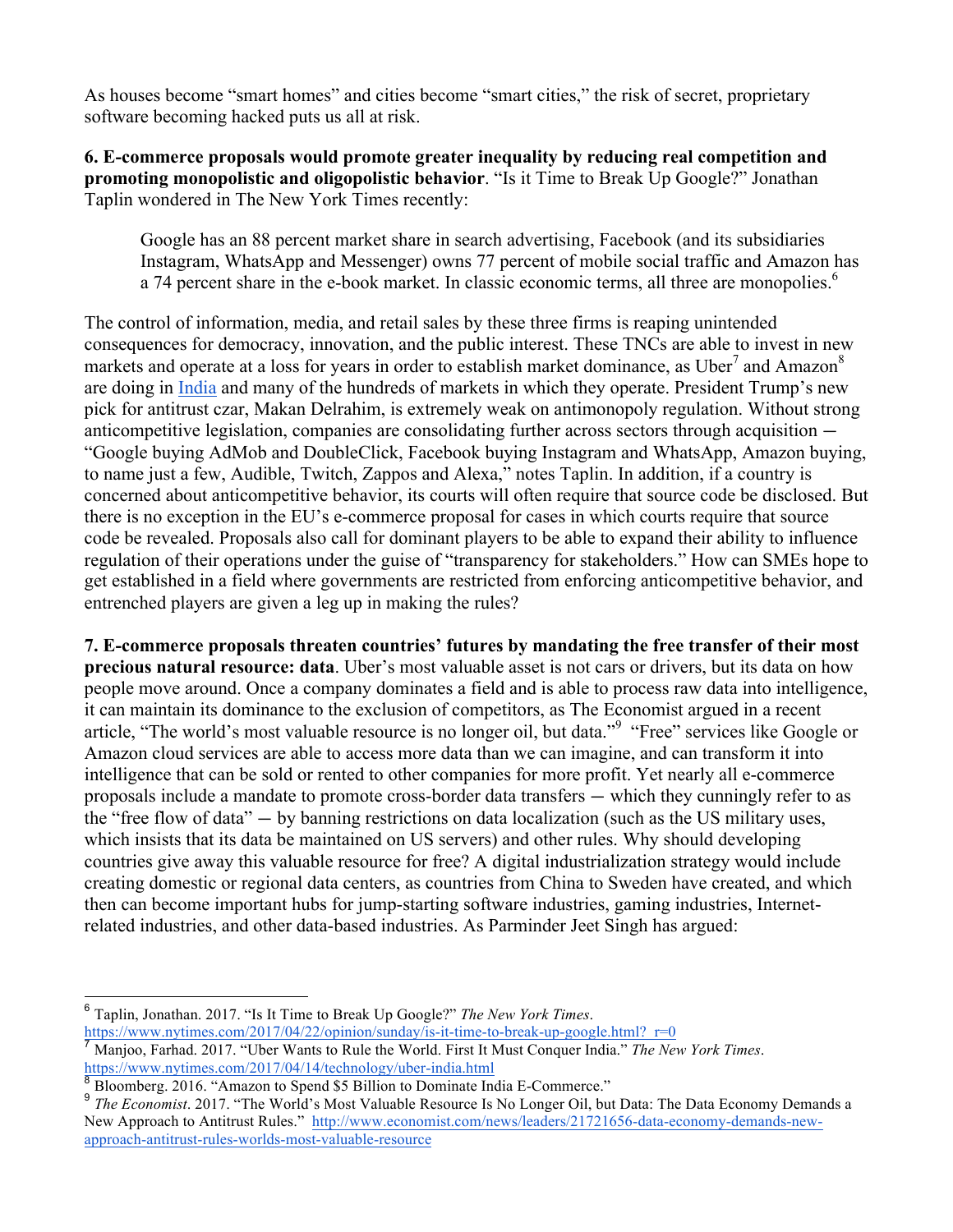Going by current trends, the level of structural dependency of developing countries in the digital society context is evidently going to be higher than ever. The phenomenon has also been called digital colonisation….Global flows and trade of these vital resources should be on fair terms, ensuring national economic benefits as well as social and cultural protections .… Meanwhile, we must make it clear that we are not advocating digital de-globalisation. What is sought is simply a fair place for developing countries, and for public interest, in the emerging global digital order.<sup>10</sup>

**8. E-commerce proposals are a threat to our personal privacy and data protection**. It is not only developing countries that should be concerned about cross-border data flows, aka "free flow of information." We have witnessed an explosion of lawsuits by consumers discovering that their data from product or service use — from Bose headphones to email management to sex toys — was sold to other companies, usually without the consumer's knowledge or consent. That means the personal data was stolen and/or abused; perhaps these "data flows" should be renamed "trafficking in stolen information." As previously mentioned, the EU has standard-setting rules on personal privacy and data protection that were democratically debated and enthusiastically approved by voters. Many US companies do not meet these standards, and are not allowed to transfer data into the US. A 2017 study, the "Global Survey on Internet Security and Trust," conducted by the Centre for International Governance Innovation and Ipsos, showed that consumers are reluctant to engage in online purchases because they don't trust governments (65 percent); companies (74 percent); or that their data will be secure from cybercriminals  $(82 \text{ percent})$ .<sup>11</sup> Last year, European groups sent a letter, as did international civil society,<sup>12</sup> urging the European Parliament to stand up for consumer protection and data privacy in the TiSA — but these same provisions are being introduced in the WTO.

**9. E-commerce proposals would promote tax evasion and loss of needed public revenue**, resulting in further monopolization at the expense of the public interest in all countries, but particularly in developing countries. As companies gain "rights" through the proposed e-commerce rules to more easily move labor, inputs, capital, and data across borders, they would be able to increase their transfer pricing practices and locate operations in countries with the least regulatory oversight and the lowest taxes, exacerbating the tax evasion and illicit financial flows that Global Financial Integrity recently identified as having drained US \$620–970 billion from the developing world in 2014, primarily through trade fraud.<sup>13</sup> These lost revenues starve developing country governments, particularly in Africa, of the ability to make needed domestic investments to provide health care, education, infrastructure, and the future development of their economies. If a company is not required to have a local presence, how can corporate profits be appropriately taxed? At the same time, efforts are underway to extend the existing moratorium in the WTO on tariffs on e-commerce transactions. Removing the obligation of tariffs on cross-border trade puts brick and mortar stores at a disadvantage compared to e-commerce, and is, in economic terms, a public subsidy for the online businesses, for no apparent social benefit. But given that developing countries depend to a far greater extent on tariffs as a source of fiscal revenue (to pay for education, health care, and infrastructure) than do developed countries (which have more advanced

<sup>&</sup>lt;sup>10</sup> Singh, Parminder Jeet. 2017. "Developing Countries in the Emerging Global Digital Order – A Critical Geopolitical Challenge to which the Global South Must Respond." IT for Change. https://www.itforchange.net/Developing-Countries-inthe-Emerging-Global-Digital-Order

<sup>&</sup>lt;sup>11</sup> Centre for International Governance Innovation, IPSOS, Internet Society, United Nations Conference on Trade & Development, and International Development Research Center. 2017. "2017 CIGI-Ipsos Global Survey on Internet Security and Trust." https://www.cigionline.org/internet-survey

 $12$  Consumers International et al. to European Parliament trade negotiator. 2016.

https://edri.org/files/TiSA/globalletter\_dataprotection\_privacy\_20161102.pdf

<sup>&</sup>lt;sup>13</sup> Spanjers, Joseph and Matthew Salomon. 2017. "Illicit Financial Flows in Developing Countries Large and Persistent." By Global Financial Integrity. Washington, DC. http://www.gfintegrity.org/report/illicit-financial-flows-to-and-fromdeveloping-countries-2005-2014/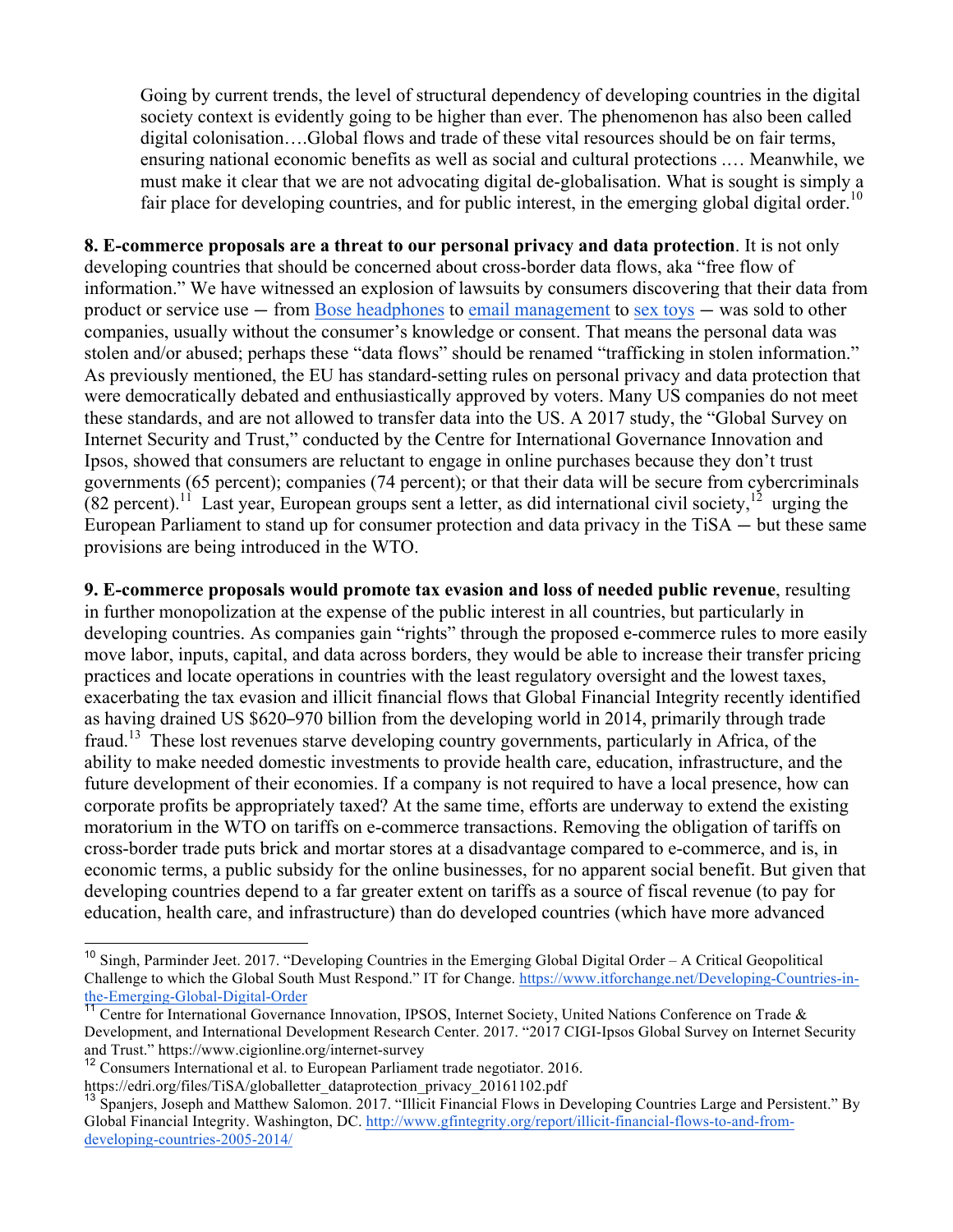systems of income, sales, and corporate taxes), eliminating e-commerce tariffs permanently would not only highly disadvantage brick-and-mortar stores, but would seriously impair developing countries' ability to meet public investment needs, stunting their future development and increasing the likelihood of debt crises.

**10. E-commerce proposals could increase the chance of a global financial crisis.** Allowing unrestricted cross-border trade in financial data — and financial transactions — could bring vast unforeseen consequences. Despite the havoc wreaked by the global financial crisis, the financial services sector continues to demand unrestricted access to markets for innovative (regulation-evading) products and unrestricted financial flows. In the TPP, the US Treasury said the right to hold data offshore should not include financial data, because of lessons learned in the global financial crisis, but Wall Street successfully lobbied to have this data included in the TiSA, and presumably in the WTO. Existing WTO rules already oblige countries to allow unrestricted payments and transfers for services that countries have agreed to, subject to WTO disciplines. But countries have an interest in ensuring proper regulatory oversight of this sector, including with regard to cross-border digital trade. Governments often require sensitive financial data to be kept onshore to ensure that adequate privacy and cybersecurity measures are taken, so that the data is subject to proper national regulatory oversight, and so that it is available to financial regulators in the event of an emergency. For example, South Africa requires financial data to be stored in-country so that regulators can review assets related to a bankruptcy, as fraudulent and predatory practices are rife in the financial sector. If financial service providers are not required to have a local presence, local management, or local data storage, how can they be held accountable when there is criminal behavior, or a financial crisis? As the global economy becomes increasingly "servicified" and cross-border digital trade increases, the power of financial services suppliers such as Visa and PayPal will grow, as these often act as clearinghouses for international transactions that bypass the financial sovereignty of central banks.

**11. E-commerce proposals would harm development by diminishing policy space**, constraining developing countries' ability to engage in digital industrialization by limiting commonly used strategies to boost growth and jobs. Corporate lobbies have been clear that they want localization requirements banned, such as those requiring a local presence in the country in order to conduct business transactions; the hiring of local workers; the use of local servers and computing facilities in which they have invested; or the use of local content or inputs. But developing countries use these requirements to help ensure that allowing TNCs to operate in their economies will assist them in starting infant industries and working their way up the development ladder. The EU's proposal also includes opening up government procurement ― a topic explicitly excluded from the current WTO round. Opening up public purchasing (such as by promoting privatization through public-private partnerships, or PPPs) would put SMEs that are typically favored in such contracts at a serious disadvantage vis-à-vis foreign TNCs (which usually enjoy advantages of scale and earlier public investments), meaning that more tax dollars would flow to foreign corporations instead of boosting the domestic economy.

The proposed e-commerce provisions also limit policy space by requiring countries, including Least Developed Countries (LDCs) to make on new commitments beyond those currently required under the WTO. LDCs are currently not required to take any commitments on the Trade-Related Investment Measures (TRIMS) agreement in the WTO, nor on the Trade-Related Aspects of Intellectual Property Rights (TRIPS) agreement. Proposals to prohibit requiring the disclosure of source codes are considered "TRIMS-plus" because they effectively ban technology transfer requirements (in that source code is a technology) that WTO members may currently allow under TRIMS rules. They are considered "TRIPSplus" because they require stronger intellectual property protection than under TRIPS. Usually, when a government extends patent protections, the patent holder is required to disclose the invention, including